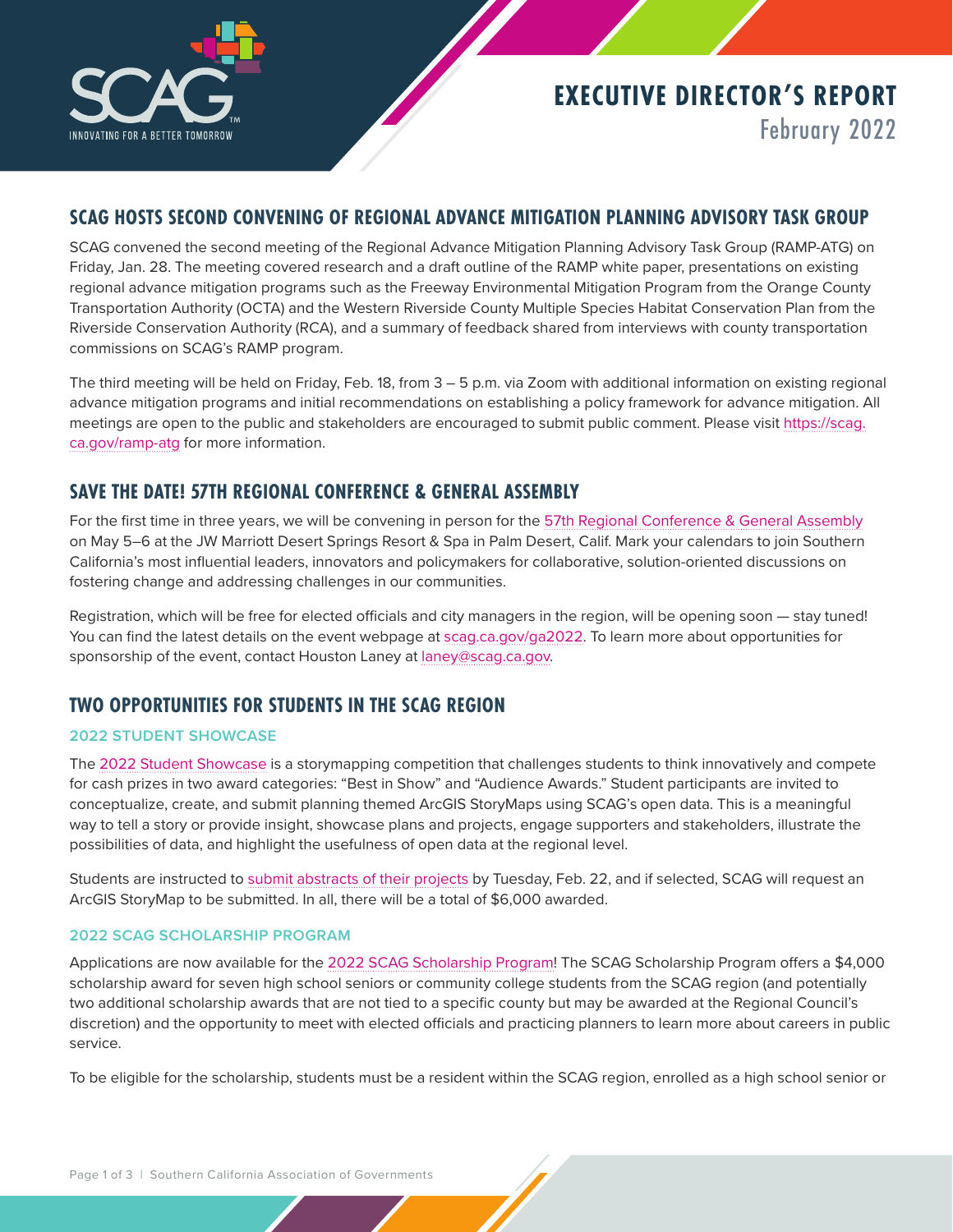

## **EXECUTIVE DIRECTOR'S REPORT** February 2022

community college student, have at least a 3.0 GPA and be eligible to work in the United States. Applicants must [complete](https://form.jotform.com/220105002680134)  [an application form](https://form.jotform.com/220105002680134) and submit an essay, two letters of recommendation, and a current transcript. All materials must be submitted by Friday, April 1.

For more information on both opportunities, please visit [scag.ca.gov/students](https://scag.ca.gov/get-involved-students).

### **LAST MILE FREIGHT PROGRAM UPDATE**

The Mobile Source Air Pollution Reduction Review Committee approved \$6.75 million in [Last Mile Freight Program](https://scag.ca.gov/LMFP) Phase 1 contingency projects at their meeting on Jan. 20. These projects will be considered for approval at the SCAG Regional Council meeting on Feb. 4. With these actions, SCAG will now be implementing a total of \$16.75 million in near-zero and zero emissions medium- and heavy-duty vehicles and supporting infrastructure projects over the next few years throughout the six-county region. SCAG remains committed to working with key public and private partners to improve air quality benefits for local communities through the advancement of innovative technologies.

### **SUBREGIONAL PARTNERS LISTENING SESSIONS**

SCAG hosted two listening sessions with subregional executive directors that allowed SCAG to learn more about subregional priorities and begin identifying potential opportunities for partnership, including those that would fall under the Regional Early Action Planning Grant of 2021 (REAP 2.0). The sessions also provided an opportunity for the subregions to learn from each other and to share best practices and ideas for new initiatives to implement Connect SoCal. SCAG is currently compiling feedback from the discussions to share during the February Subregional Executive Directors meeting.

### **JOINT MEETING WITH KERN COUNCIL OF GOVERNMENTS**

SCAG elected and staff leadership joined members of the Kern Council of Governments for a meeting to discuss topics of mutual interest, areas of cooperation, transportation planning efforts, legislative advocacy, and other activities that impact both sides of their shared county lines. This meeting is part of SCAG's ongoing commitment to collaboration with neighboring regions.

### *GO HUMAN* **UPDATE**

#### **SCAG'S** *GO HUMAN* **CAMPAIGN RECEIVES CALTRANS EXCELLENCE IN TRANSPORTATION AWARD**

SCAG's *Go Human* campaign was recognized by the California Department of Transportation (Caltrans) with an Excellence in Transportation award for the project "From Pop Up to Permanent: A Model for Community-Centered Public Engagement." The award recognizes SCAG's *Go Human* efforts across the region to foster champions for active transportation safety at the local level through a variety of strategies. One key strategy is the [Kit of Parts,](https://scag.ca.gov/borrow-kit-parts) an engagement tool to temporarily demonstrate potential and planned street design treatments and safety infrastructure that encourage the use of streets as public space. A full list of winning projects, summaries, and photos can be accessed here: <https://dot.ca.gov/programs/public-affairs/eit-awards>.

#### **SCAG'S** *GO HUMAN* **CAMPAIGN TEAMED UP WITH SUNLINE TRANSIT TO SHOWCASE SAFETY MESSAGING ACROSS COACHELLA VALLEY**

Recognizing that every commuter is a pedestrian first, SCAG's *Go Human* campaign teamed up with SunLine Transit to showcase safety messaging in the Coachella Valley, running through May 2022. Displayed on three buses that are part of the [hydrogen fuel cell fleet](https://www.sunline.org/projects/alternative-fuels/clean-fleet), the "SunLine x *Go Human*" bus wraps represent a collaboration between years-long efforts to promote zero-emission transportation and traffic safety messaging. Co-branded safety messaging materials are one of *Go Human's* no-cost resources. Learn more about the collaboration in this [news article](https://www.intelligenttransport.com/transport-news/132582/sunline-transit-agency-liquid-hydrogen-pump/) and request safety advertisements on the [SCAG website.](https://scag.ca.gov/go-human-safety-campaign)

Page 2 of 3 | Southern California Association of Governments